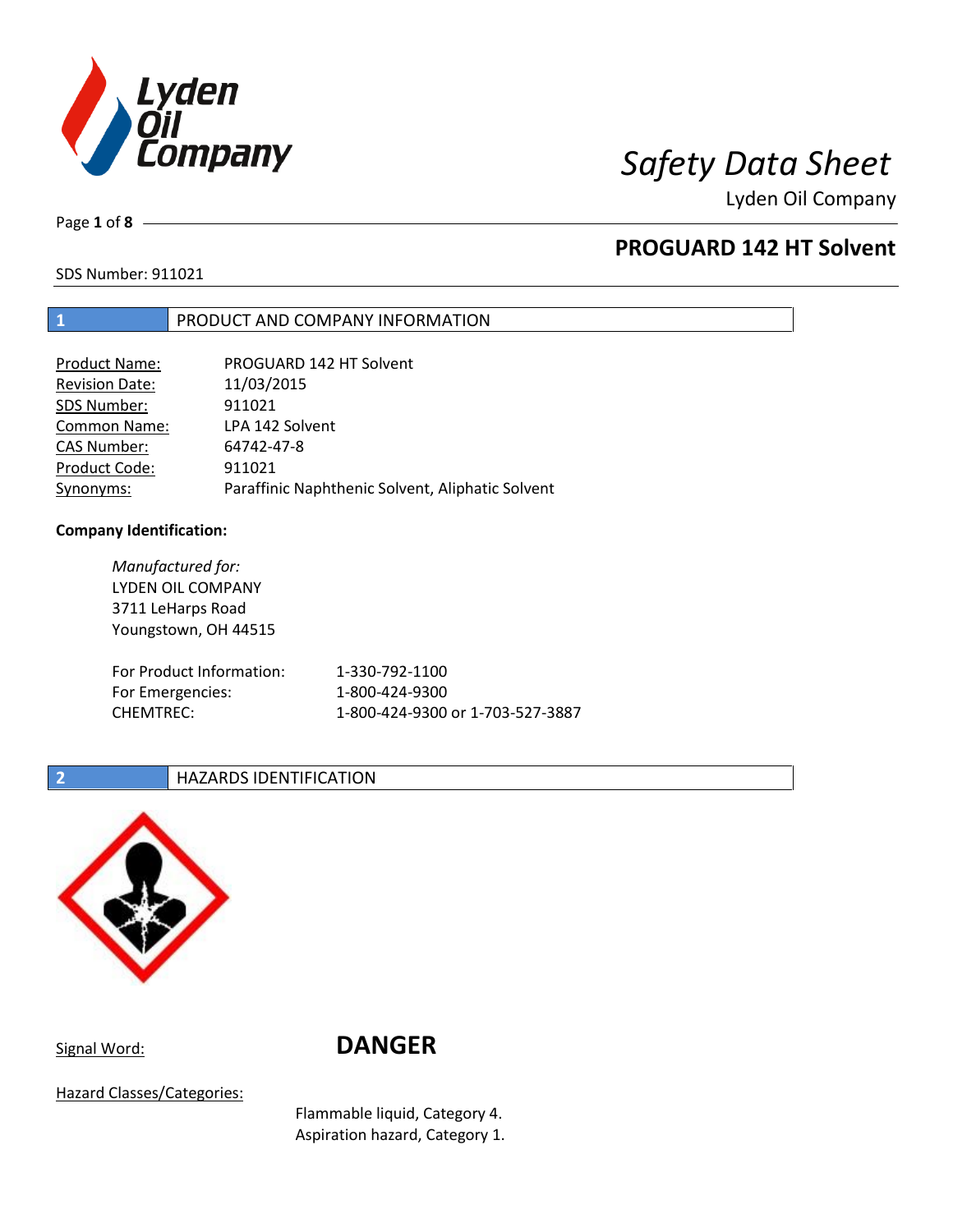

| Page $2$ of $8 -$               |                                                                                     |
|---------------------------------|-------------------------------------------------------------------------------------|
|                                 | <b>PROGUARD 142 HT Solvent</b>                                                      |
| <b>SDS Number: 911021</b>       |                                                                                     |
|                                 |                                                                                     |
| Hazard Statement(s):            | H227: Combustible liquid.                                                           |
|                                 | H304: May be fatal if swallowed and enters airways.                                 |
|                                 |                                                                                     |
| <b>Precaution Statement(s):</b> | P101: If medical advice is needed, have product container or label at               |
|                                 | hand.                                                                               |
|                                 | P102: Keep out of reach of children.                                                |
|                                 | P103: Read label before use.                                                        |
|                                 | P210: Keep away from heat, hot surfaces, sparks, open flames and                    |
|                                 | other ignition sources. No smoking.                                                 |
|                                 | P280: Wear protective gloves/protective clothing/eye protection/face<br>protection. |
|                                 | P370+378: In case of fire: Use water spray, alcohol-resistant foam, dry             |
|                                 | chemical, or carbon dioxide to extinguish.                                          |
|                                 | P301+P310: IF SWALLOWED: Immediately call a POISON CENTER or                        |
|                                 | doctor/physician.                                                                   |
|                                 | P331: Do NOT induce vomiting                                                        |
|                                 | P403+235: Store in a well ventilated place. Keep cool.                              |
|                                 | P405: Store locked up.                                                              |
|                                 | P501: Dispose of contents/container in accordance with                              |
|                                 | local/regional/national/international regulation.                                   |
| Other Hazard Statement(s):      |                                                                                     |
|                                 | -NFPA Ratings:                                                                      |
|                                 | Health = $1$                                                                        |
|                                 | $Fire = 2$                                                                          |
|                                 | Reactivity = $0$                                                                    |
|                                 |                                                                                     |
| $\overline{\mathbf{3}}$         | <b>COMPOSITION / INFORMATION ON INGREDIENTS</b>                                     |

### Ingredients:

*Mixture of the substances listed below with nonhazardous additions.*

| <b>Chemical Name</b>                       | <b>CAS Number</b> | Percentage |
|--------------------------------------------|-------------------|------------|
| Distillates, petroleum, hydrotreated light | 64742-47-8        | 100        |

*\*Any concentration shown as a range is to protect confidentiality or is due to batch variation.*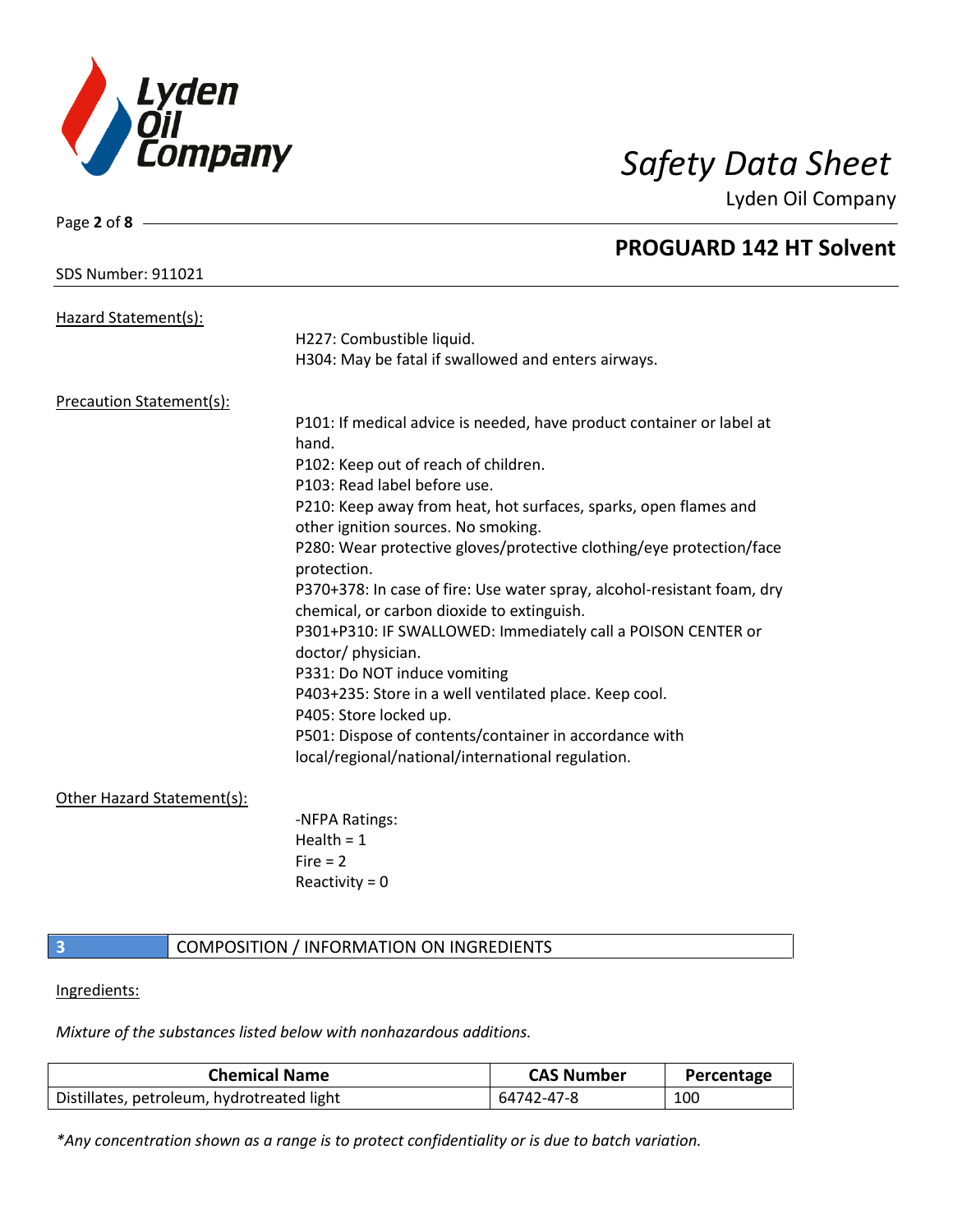

Lyden Oil Company

SDS Number: 911021

Page **3** of **8**

| 4                                             | <b>FIRST AID MEASURES</b>                                                                                                                                                                                                    |  |  |
|-----------------------------------------------|------------------------------------------------------------------------------------------------------------------------------------------------------------------------------------------------------------------------------|--|--|
| Description of First Aid Measures:            |                                                                                                                                                                                                                              |  |  |
|                                               |                                                                                                                                                                                                                              |  |  |
| Inhalation:                                   |                                                                                                                                                                                                                              |  |  |
|                                               | Remove to fresh air. If breathing is irregular or stopped, administer<br>artificial respiration. In case of shortness of breath, give oxygen. Call a<br>physician immediately.                                               |  |  |
| Skin Contact:                                 |                                                                                                                                                                                                                              |  |  |
|                                               | Wash off immediately with soap and plenty of water while removing<br>all contaminated clothes and shoes. When symptoms persist or in all<br>cases of doubt seek medical advice. Wash contaminated clothing<br>before re-use. |  |  |
| Eye Contact:                                  |                                                                                                                                                                                                                              |  |  |
|                                               | Rinse thoroughly with plenty of water for at least 15 minutes and<br>consult a physician.                                                                                                                                    |  |  |
| Ingestion:                                    |                                                                                                                                                                                                                              |  |  |
|                                               | If swallowed, call a poison control centre or doctor immediately. Do                                                                                                                                                         |  |  |
|                                               | not induce vomiting without medical advice. Never give anything by<br>mouth to an unconscious person.                                                                                                                        |  |  |
|                                               |                                                                                                                                                                                                                              |  |  |
| Symptoms and Effects, both acute and delayed: | No further relevent data available.                                                                                                                                                                                          |  |  |
| <b>Recommended Actions:</b>                   |                                                                                                                                                                                                                              |  |  |
|                                               | Treat symptomatically. Call a doctor or poison<br>control center for guidance.                                                                                                                                               |  |  |
| 5                                             | FIRE FIGHTING MEASURES                                                                                                                                                                                                       |  |  |
|                                               |                                                                                                                                                                                                                              |  |  |
| Recommended Fire-Extinguishing Equipment:     |                                                                                                                                                                                                                              |  |  |

Use water, dry powder, foam, or carbon dioxide fire extinguishers.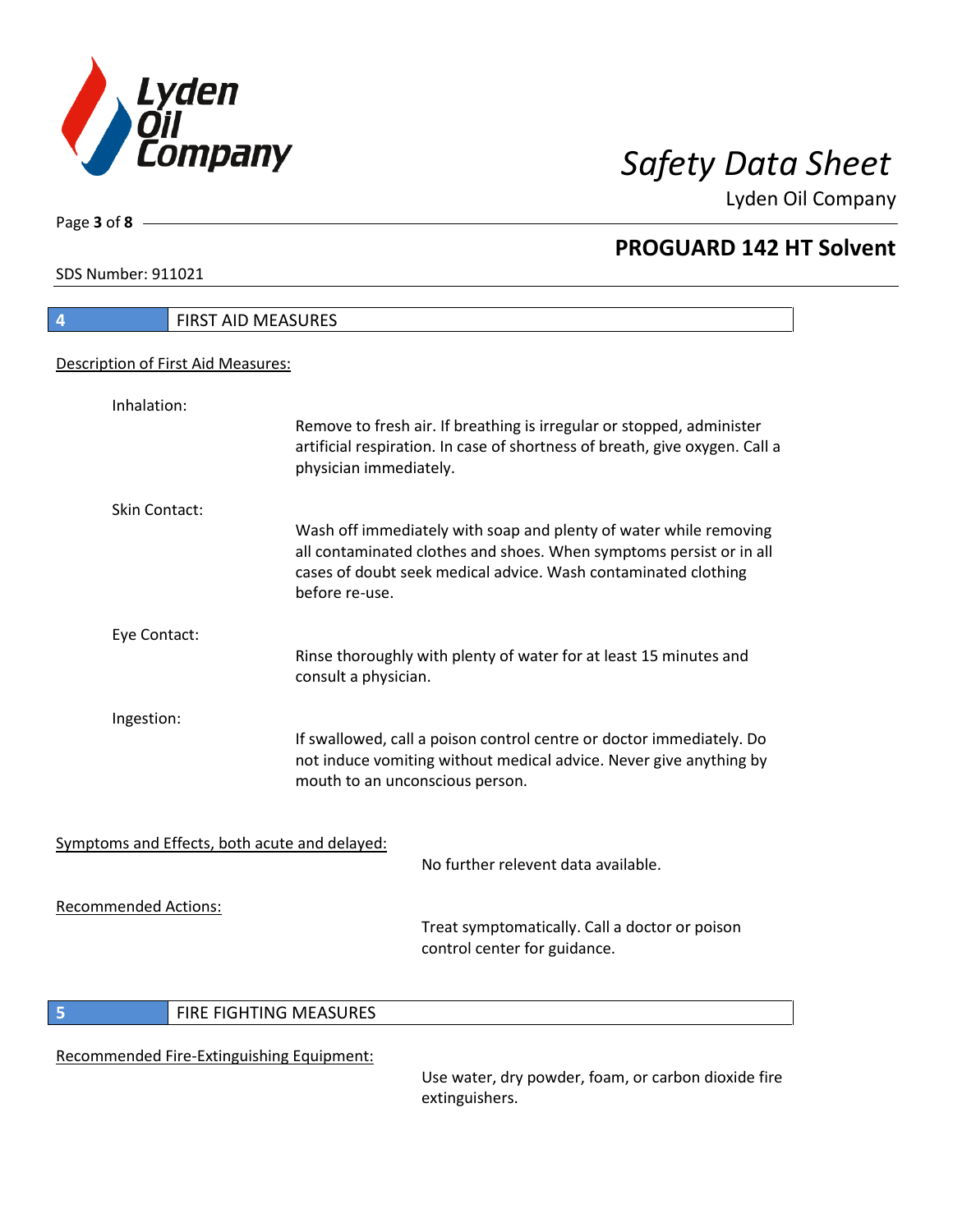

Lyden Oil Company

### SDS Number: 911021

Page **4** of **8**

Possible Hazards During a Fire:

Hazardous combustion products may include: A complex mixture of airborne solid and liquid particulates and gases (smoke). Carbon monoxide. Unidentified organic and inorganic compounds.

Recommendations to Firefighters:

Proper protective equipment including breathing apparatus.

| 6                                 | <b>ACCIDENTAL RELEASE MEASURES</b> |                                                                                                                |
|-----------------------------------|------------------------------------|----------------------------------------------------------------------------------------------------------------|
| <b>Personal Precautions:</b>      |                                    |                                                                                                                |
|                                   |                                    | Avoid contact with skin, eyes, and clothing. Avoid<br>breathing vapors.<br>Keep away from sources of ignition. |
| <b>Emergency Procedures:</b>      |                                    | Contain spilled material, collect in suitable and<br>properly labled containers.                               |
| <b>Environmental Precautions:</b> |                                    | Do not allow to reach sewage system or any water<br>course.<br>Do not allow to enter ground waters.            |
| <b>Cleanup Procedures:</b>        |                                    | Pick up excess with inert absorbant material. Treat<br>contaminated absorbent same as spilled product.         |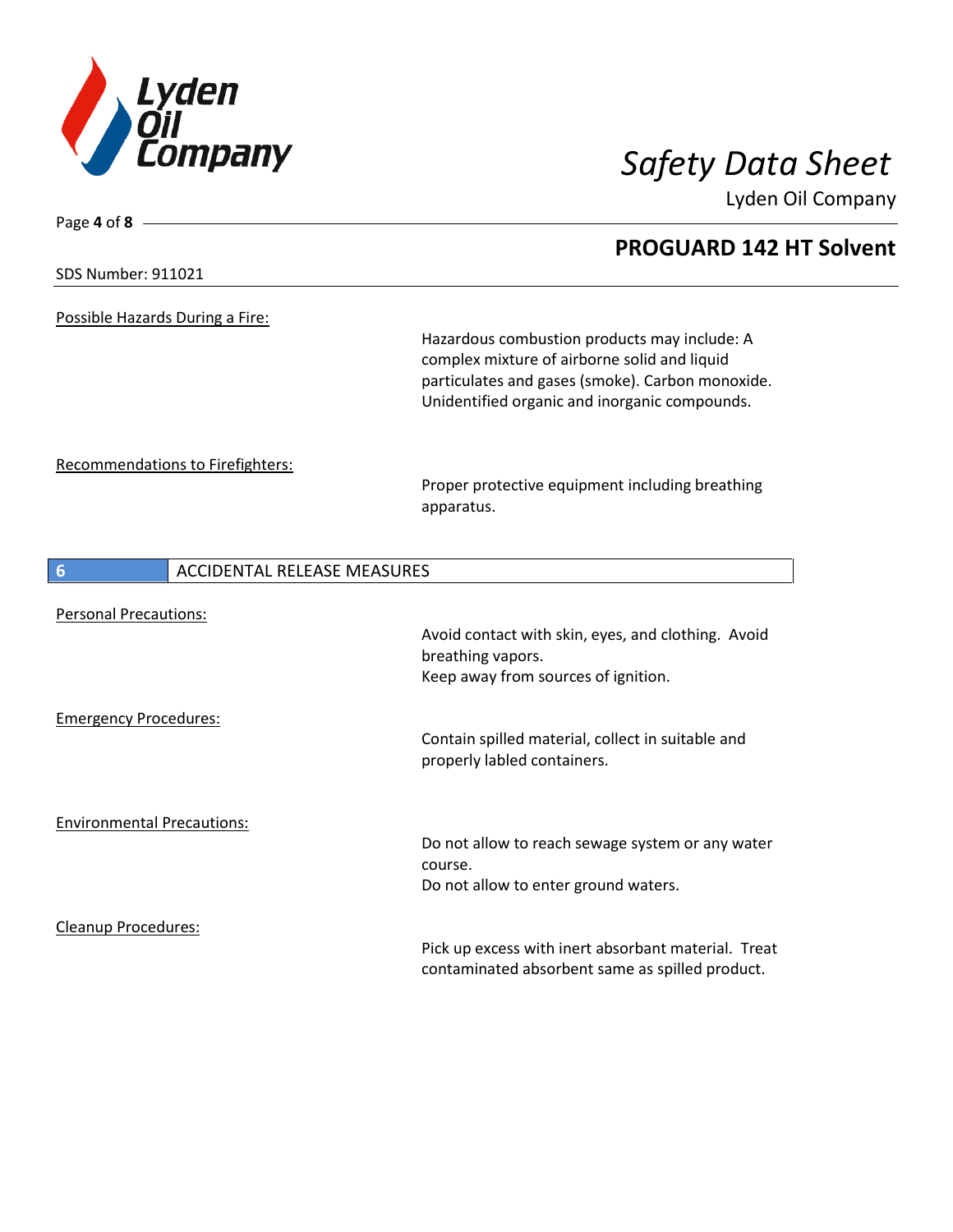

Lyden Oil Company

SDS Number: 911021

Page **5** of **8**

| 7                            | <b>HANDLING AND STORAGE</b>                                                                           |  |
|------------------------------|-------------------------------------------------------------------------------------------------------|--|
|                              |                                                                                                       |  |
| <b>Handling Precautions:</b> |                                                                                                       |  |
|                              | Handle with care and avoid spillage on the floor.<br>Do not cut, weld, drill, grind, braze, or solder |  |
|                              | container.                                                                                            |  |
|                              | Ensure all equipment is electrically grounded before                                                  |  |
|                              | beginning transfer operations.                                                                        |  |
| <b>Storage Requirements:</b> |                                                                                                       |  |
|                              | Keep container tightly sealed.                                                                        |  |
|                              | Keep away from sources of ignition.                                                                   |  |
|                              |                                                                                                       |  |
|                              |                                                                                                       |  |
| 8                            | EXPOSURE CONTROLS / PERSONAL PROTECTION                                                               |  |
|                              |                                                                                                       |  |
| <b>Exposure Limits:</b>      | No data available.                                                                                    |  |
|                              |                                                                                                       |  |
| <b>Engineering Controls:</b> |                                                                                                       |  |
|                              | All ventilation should be designed in accordance                                                      |  |
|                              | with OSHA standard (29 CFR 1910.94).                                                                  |  |
|                              | Personal Protective Equipment:                                                                        |  |
|                              | Wash hands before breaks and at the end of work.                                                      |  |
|                              | Use safety glasses and gloves.                                                                        |  |
|                              |                                                                                                       |  |
| 9                            | PHYSICAL AND CHEMICAL PROPERTIES                                                                      |  |

| Clear                                       |
|---------------------------------------------|
| Liquid                                      |
| Hydrocarbon                                 |
| Data not available                          |
| Data not available                          |
| $<$ -70 $^{\circ}$ C / $<$ -94 $^{\circ}$ F |
| Data not available                          |
| 192-211°C / 376-412°F                       |
| 63° C / 145° F                              |
| Data not available                          |
|                                             |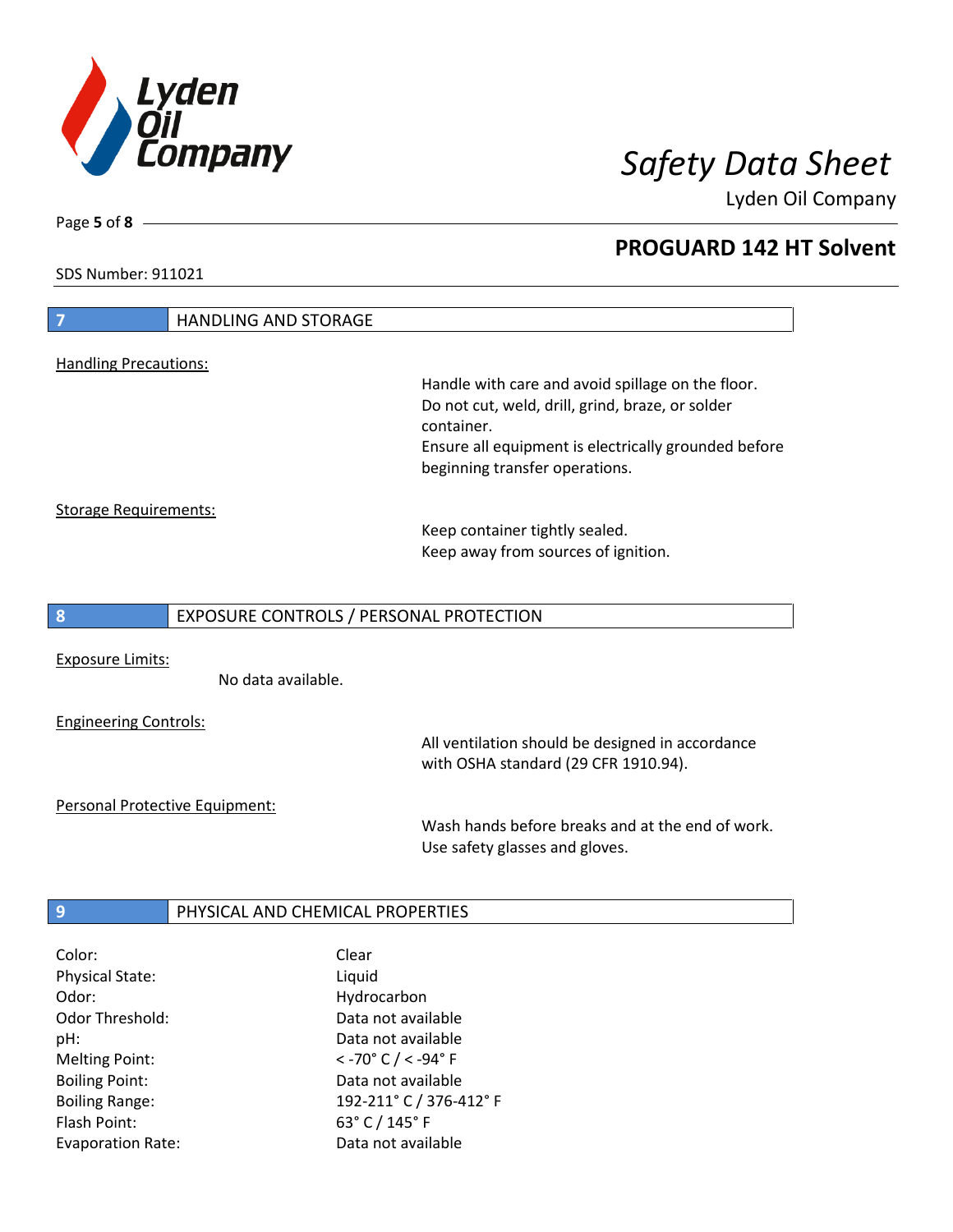

Lyden Oil Company

### SDS Number: 911021

Page **6** of **8**

| Flammability:                 | 0.7-7% by volume                            |
|-------------------------------|---------------------------------------------|
| <b>Flammability Limits:</b>   | Data not available                          |
| Vapor Pressure:               | 0.32 mm Hg at 20 °C                         |
| Vapor Density:                | 5.4 (Air = $1$ )                            |
| <b>Relative Density:</b>      | 0.803 g/cm3 at $15.5^{\circ}$ C             |
| Solubilities:                 | Insoluble in water                          |
| <b>Partition Coefficient:</b> | Data not available                          |
| Auto-Ignition Temperature:    | 233° C / 453° F                             |
| Decomposition Temperature:    | Data not available                          |
| Viscosity:                    | 1.8 mm <sup>2</sup> /sec at 20 $^{\circ}$ C |
|                               |                                             |

# **10** STABILITY AND REACTIVITY Stability: Stable under normal conditions. Reactivity: Not reactive under normal conditions. Conditions to Avoid: Extreme temperature, sparks, open flame, and direct sunlight. Hazardous Reactions: No known hazardous reactions. Incompatible Materials: Strong oxidizers Decomposition Products: Oxides of carbon.

### **11 TOXICOLOGICAL INFORMATION**

### Routes of Exposure:

Skin and eye contact are the primary routes of exposure although exposure may occur following accidental ingestion.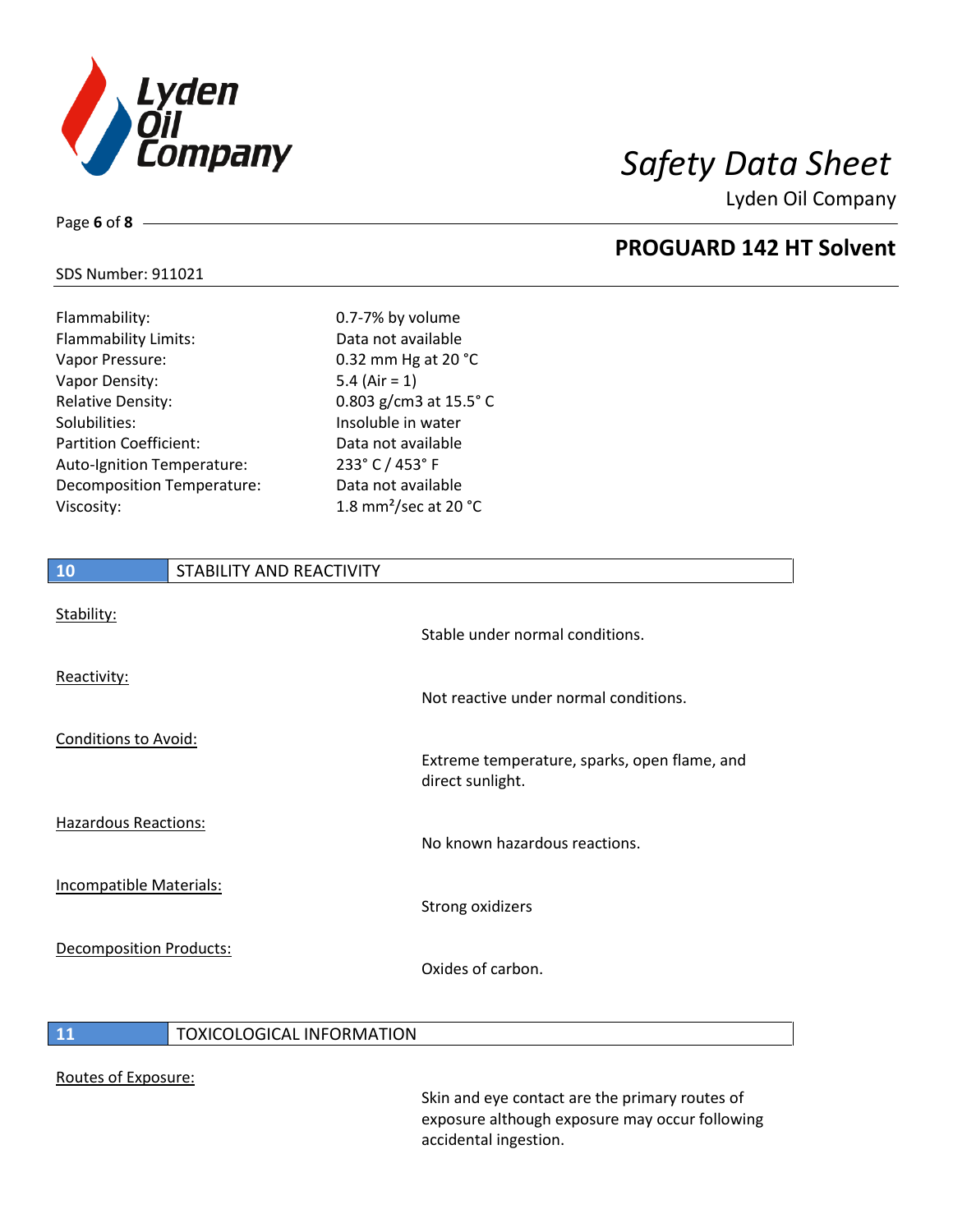

| Page 7 of 8 -                                        |                                                                                             |
|------------------------------------------------------|---------------------------------------------------------------------------------------------|
|                                                      | <b>PROGUARD 142 HT Solvent</b>                                                              |
| <b>SDS Number: 911021</b>                            |                                                                                             |
| <b>Exposure Effects:</b>                             |                                                                                             |
|                                                      | Repeated skin contact may cause dermatitis or an<br>oil acne.                               |
| <b>Measures of Toxicity:</b>                         |                                                                                             |
|                                                      | - 64742-47-8 Distillates, petroleum, hydrotreated<br>light:                                 |
|                                                      | Oral LD50: >5000 mg/kg (rat)<br>Dermal LD50: >2000 mg/kg (rabbit)                           |
|                                                      | Inhalation LC50: >4.3 mg/l (rat)                                                            |
|                                                      | Skin Primary Irritation: 1.2 (rabbit)                                                       |
|                                                      | Eye Primary Irritation: I hour, 3.0 (rabbit)                                                |
| Carcinogenic/Mutagenic Precautions:                  | Non-carcinogenic and not expected to be                                                     |
|                                                      | mutagentic.                                                                                 |
|                                                      |                                                                                             |
|                                                      |                                                                                             |
| 12<br><b>ECOLOGICAL INFORMATION</b>                  |                                                                                             |
|                                                      |                                                                                             |
| <b>Ecological Precautions:</b>                       |                                                                                             |
|                                                      | Avoid exposing to the environment.                                                          |
| <b>Ecological Effects:</b>                           |                                                                                             |
| No specific environmental or aquatic data available. |                                                                                             |
|                                                      |                                                                                             |
|                                                      |                                                                                             |
| 13<br>DISPOSAL CONSIDERATIONS                        |                                                                                             |
|                                                      |                                                                                             |
| Disposal Methods:                                    |                                                                                             |
|                                                      | Dispose of waste material in accordance with all<br>local, state, and federal requirements. |
|                                                      |                                                                                             |
| Disposal Containers:                                 |                                                                                             |
|                                                      | Use properly approved container for disposal.                                               |
|                                                      |                                                                                             |
| <b>Special Precautions:</b>                          |                                                                                             |
|                                                      | Do not flush to surface waters or drains.                                                   |
|                                                      |                                                                                             |